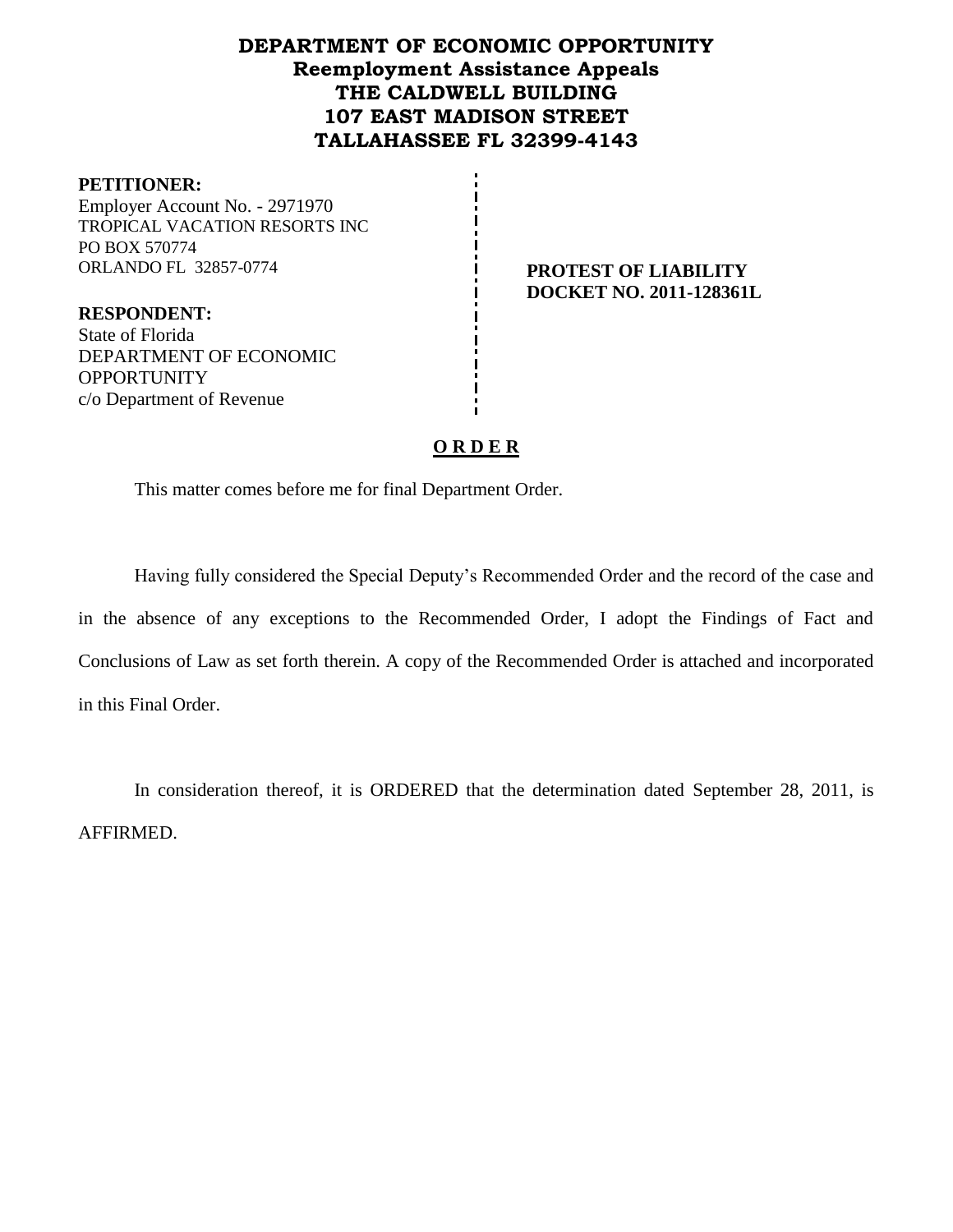#### **JUDICIAL REVIEW**

Any request for judicial review must be initiated within 30 days of the date the Order was filed. Judicial review is commenced by filing one copy of a *Notice of Appeal* with the DEPARTMENT OF ECONOMIC OPPORTUNITY at the address shown at the top of this Order and a second copy, with filing fees prescribed by law, with the appropriate District Court of Appeal. It is the responsibility of the party appealing to the Court to prepare a transcript of the record. If no court reporter was at the hearing, the transcript must be prepared from a copy of the Special Deputy's hearing recording, which may be requested from the Office of Appeals.

Cualquier solicitud para revisión judicial debe ser iniciada dentro de los 30 días a partir de la fecha en que la Orden fue registrada. La revisión judicial se comienza al registrar una copia de un *Aviso de Apelación* con la Agencia para la Innovación de la Fuerza Laboral [*DEPARTMENT OF ECONOMIC OPPORTUNITY]* en la dirección que aparece en la parte superior de este *Orden* y una segunda copia, con los honorarios de registro prescritos por la ley, con el Tribunal Distrital de Apelaciones pertinente. Es la responsabilidad de la parte apelando al tribunal la de preparar una transcripción del registro. Si en la audiencia no se encontraba ningún estenógrafo registrado en los tribunales, la transcripción debe ser preparada de una copia de la grabación de la audiencia del Delegado Especial [*Special Deputy*], la cual puede ser solicitada de la Oficina de Apelaciones.

Nenpòt demann pou yon revizyon jiridik fèt pou l kòmanse lan yon peryòd 30 jou apati de dat ke Lòd la te depoze a. Revizyon jiridik la kòmanse avèk depo yon kopi yon *Avi Dapèl* ki voye bay DEPARTMENT OF ECONOMIC OPPORTUNITY lan nan adrès ki parèt pi wo a, lan tèt *Lòd* sa a e yon dezyèm kopi, avèk frè depo ki preskri pa lalwa, bay Kou Dapèl Distrik apwopriye a. Se responsabilite pati k ap prezante apèl la bay Tribinal la pou l prepare yon kopi dosye a. Si pa te gen yon stenograf lan seyans lan, kopi a fèt pou l prepare apati de kopi anrejistreman seyans lan ke Adjwen Spesyal la te fè a, e ke w ka mande Biwo Dapèl la voye pou ou.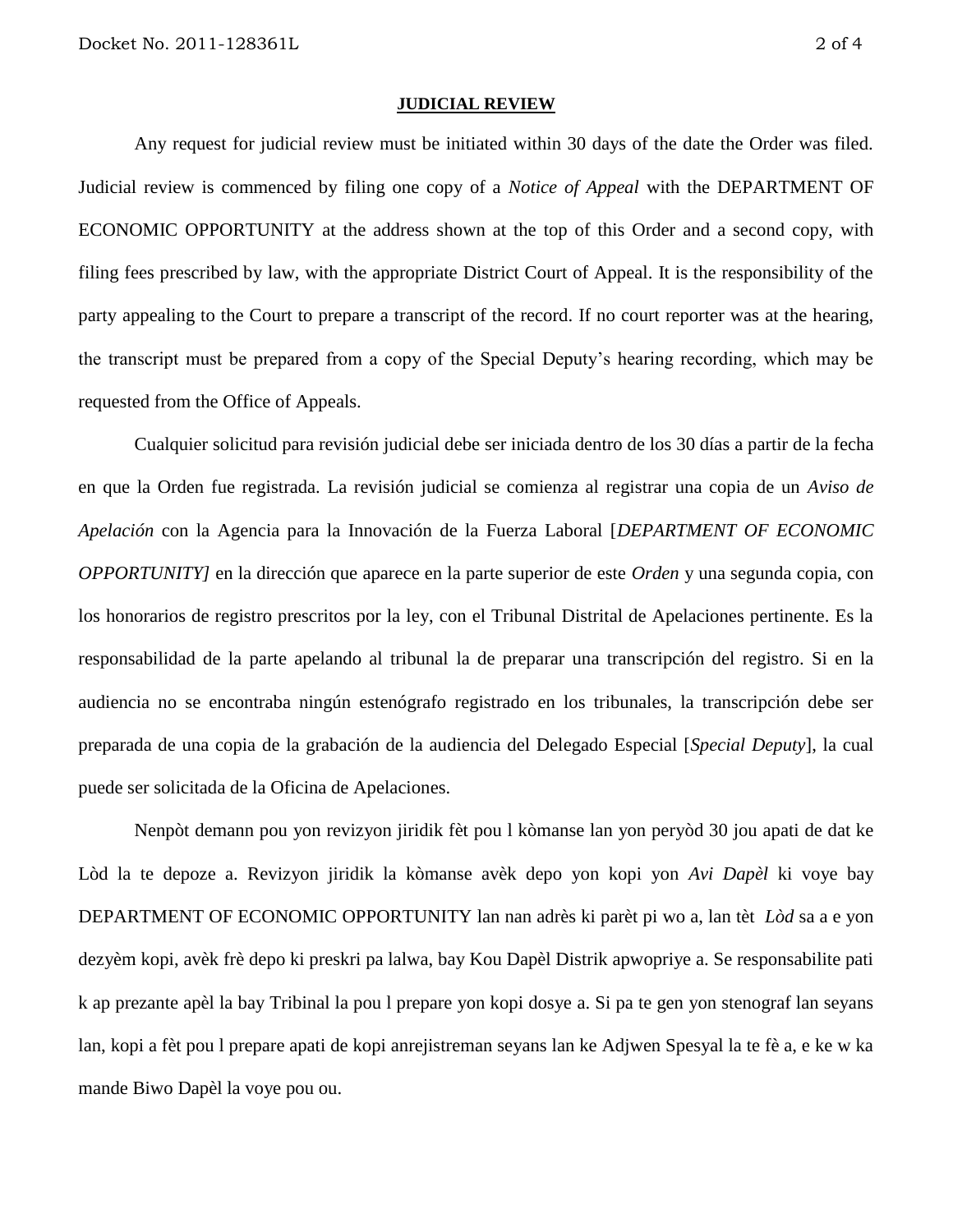DONE and ORDERED at Tallahassee, Florida, this \_\_\_\_\_\_\_ day of December, 2012.



Altemese Smith, Assistant Director, Reemployment Assistance Services DEPARTMENT OF ECONOMIC OPPORTUNITY

FILED ON THIS DATE PURSUANT TO § 120.52, FLORIDA STATUTES, WITH THE DESIGNATED DEPARTMENT CLERK, RECEIPT OF WHICH IS HEREBY ACKNOWLEDGED.

 $\overline{\phantom{a}}$  ,  $\overline{\phantom{a}}$  ,  $\overline{\phantom{a}}$  ,  $\overline{\phantom{a}}$  ,  $\overline{\phantom{a}}$  ,  $\overline{\phantom{a}}$  ,  $\overline{\phantom{a}}$  ,  $\overline{\phantom{a}}$ DEPUTY CLERK DATE

### **CERTIFICATE OF SERVICE**

**I HEREBY CERTIFY that true and correct copies of the foregoing Final Order have been furnished to the persons listed below in the manner described, on the \_\_\_\_\_\_\_ day of December, 2012**.

Sheren J. Bams

SHANEDRA Y. BARNES, Special Deputy Clerk DEPARTMENT OF ECONOMIC OPPORTUNITY Reemployment Assistance Appeals 107 EAST MADISON STREET TALLAHASSEE FL 32399-4143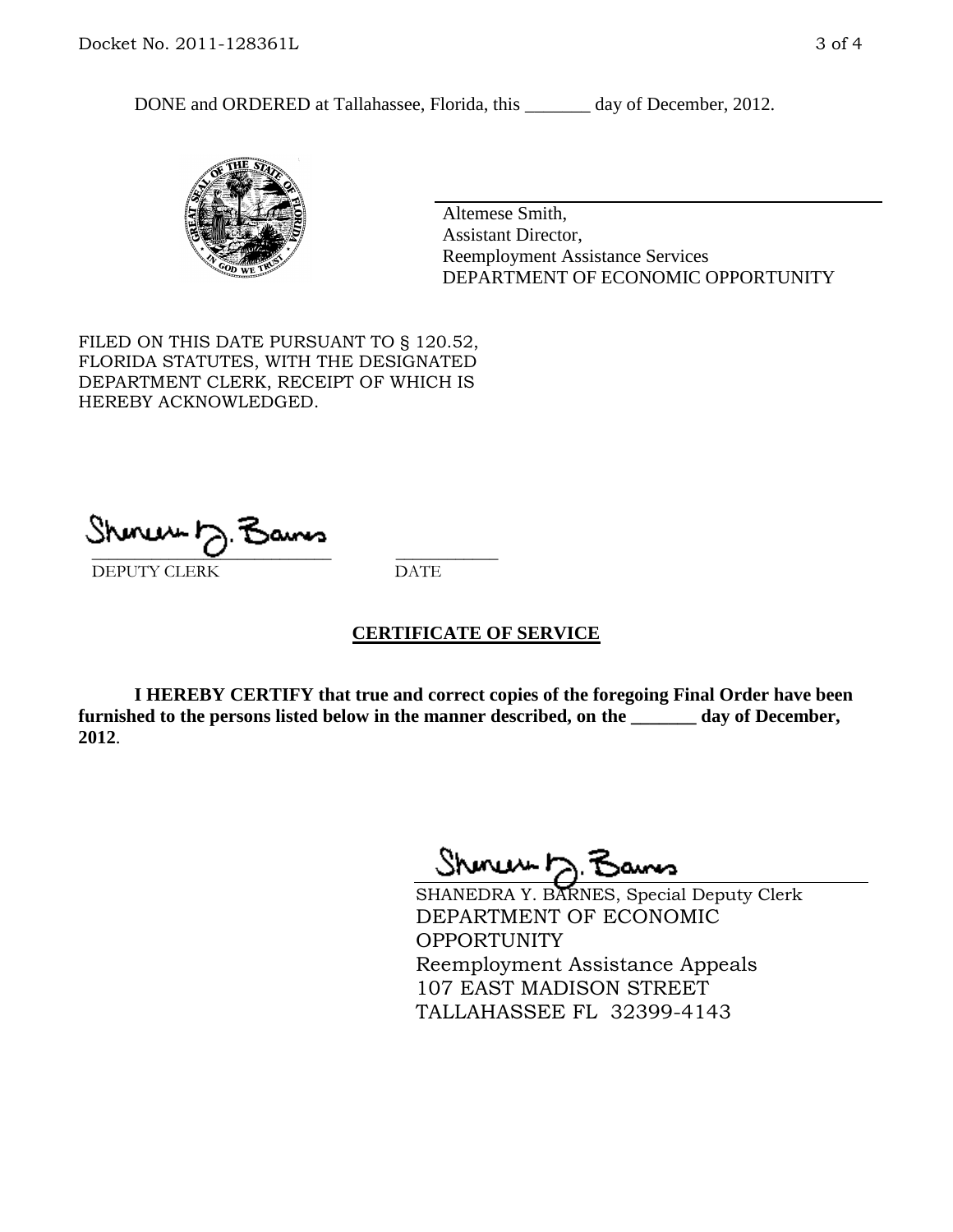By U.S. Mail:

 TROPICAL VACATION RESORTS INC PO BOX 570774 ORLANDO FL 32857-0774

#### JEAN M CONDE 623 DORY LN UNIT 105 ALTAMONTE SPRINGS FL 32714

BRIAN MILLS 555 WINDERLEY PLACE STE 300 MAITLAND FL 32751

DEPARTMENT OF REVENUE ATTN: VANDA RAGANS - CCOC #1-4857 5050 WEST TENNESSEE STREET TALLAHASSEE FL 32399

DOR BLOCKED CLAIMS UNIT ATTENTION MYRA TAYLOR P O BOX 6417 TALLAHASSEE FL 32314-6417

State of Florida DEPARTMENT OF ECONOMIC OPPORTUNITY c/o Department of Revenue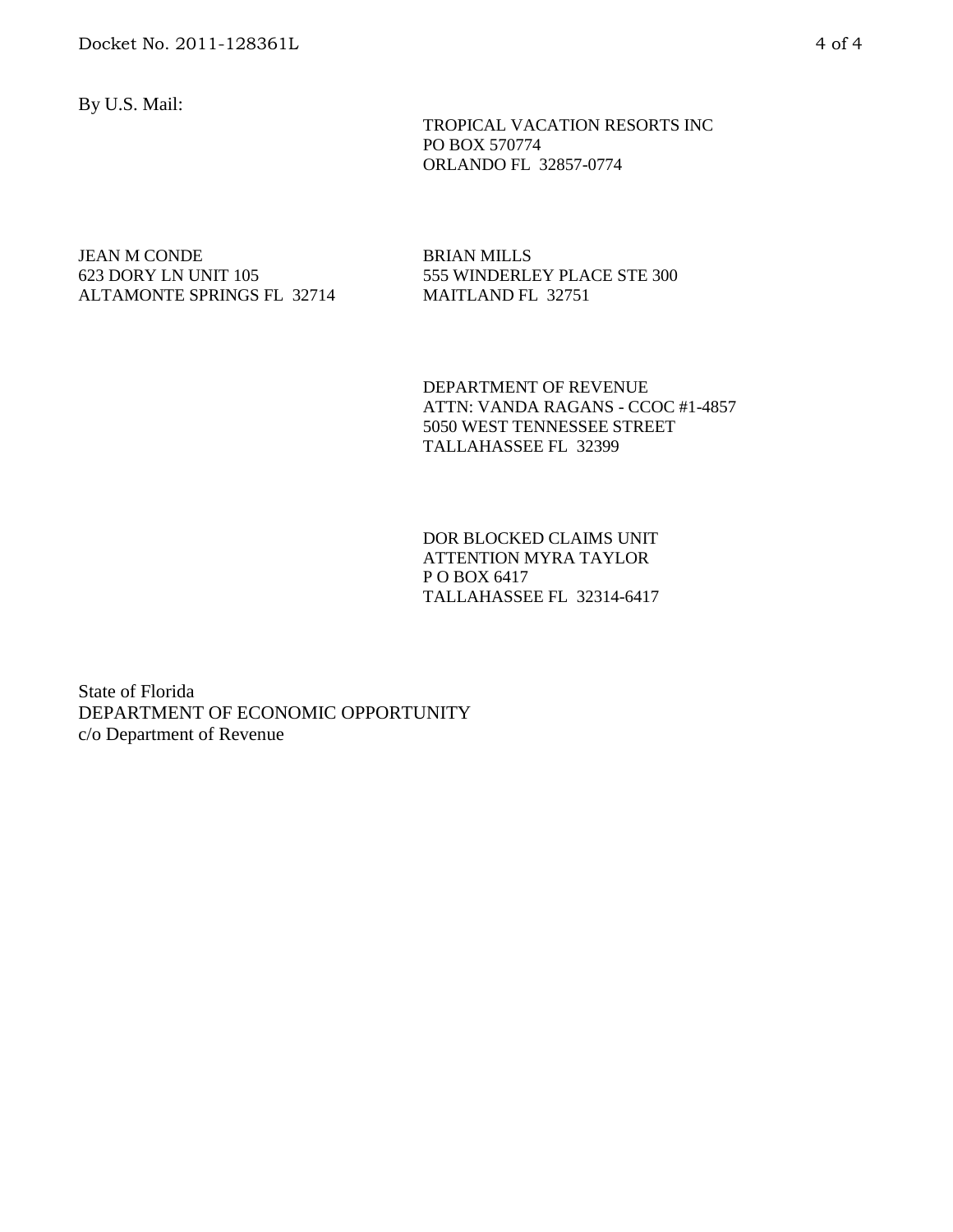### **DEPARTMENT OF ECONOMIC OPPORTUNITY Reemployment Assistance Appeals**

MSC 347 CALDWELL BUILDING 107 EAST MADISON STREET TALLAHASSEE FL 32399-4143

#### **PETITIONER:**

Employer Account No. - 2971970 TROPICAL VACATION RESORTS INC PO BOX 570774 ORLANDO FL 32857-0774

> **PROTEST OF LIABILITY DOCKET NO. 2011-128361L**

**RESPONDENT:** State of Florida DEPARTMENT OF ECONOMIC OPPORTUNITY c/o Department of Revenue

# **RECOMMENDED ORDER OF SPECIAL DEPUTY**

TO: Assistant Director, Executive Director, Reemployment Assistance Services DEPARTMENT OF ECONOMIC OPPORTUNITY

This matter comes before the undersigned Special Deputy pursuant to the Petitioner's protest of the Respondent's determination dated September 28, 2011.

After due notice to the parties, a telephone hearing was held on September 26, 2012. The Petitioner's attorney appeared on behalf of the Petitioner and called the Petitioner's president and a former employee of the Petitioner as witnesses. The Joined Party and a former co-worker appeared and testified on behalf of the Joined Party. A tax specialist II appeared and testified on behalf of the Respondent.

The record of the case, including the recording of the hearing and any exhibits submitted in evidence, is herewith transmitted. Proposed Findings of Fact and Conclusions of Law were not received.

### **Issue:**

Whether services performed for the Petitioner by the Joined Party constitute insured employment, and if so, the effective date of liability, pursuant to Section 443.036(19), 443.036(21); 443.1216, Florida Statutes.

### **Findings of Fact:**

- 1. The Petitioner is a subchapter S corporation, incorporated in 2008 for the purpose of running an advertising and telemarketing business.
- 2. The Joined Party began performing services for the Petitioner in March 2010. The Joined Party worked as a telemarketer. The Joined Party was discharged by the Petitioner in September of 2010. The Petitioner offered the Joined Party work as a branch manager in September of 2010. The Joined Party worked as a branch manager from September 2010, through January 2011.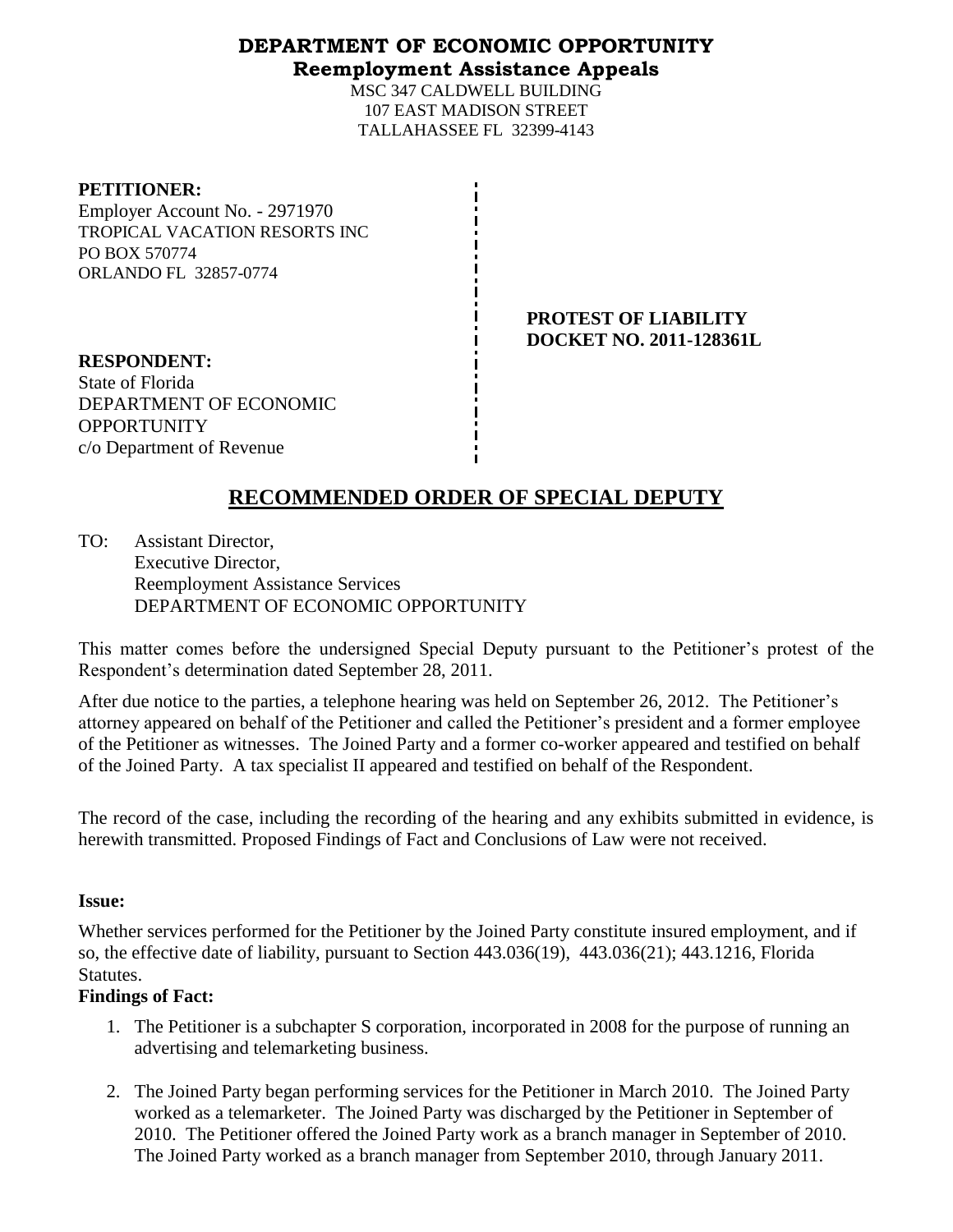- 3. There was no written agreement at the time of hire in March 2010. The Petitioner and Joined Party signed a *Branch Office Agreement* in September 2010 when the Joined Party assumed a new position.
- 4. During the initial period of work from March 2010, through September 2010, the claimant was required to report to work at the Petitioner's place of business. The Petitioner's place of business was open from 10am through 6pm, Monday through Friday. The Joined Party was required to perform any work during these hours.
- 5. The Joined Party would call customers provided by the Petitioner in order to make sales to the customers.
- 6. The Joined Party was paid a 40% commission on sales made. The rate of pay was set by the Petitioner.
- 7. The Petitioner provided a cubicle and telephone for the work. The Joined Party had no expenses in conjunction with the work.
- 8. The Joined Party worked under a supervisor or manager.
- 9. The Petitioner discharged the Joined Party in September 2010. The Petitioner subsequently offered the Joined Party the position of branch manager. The second period of work was from September 2010, through January 2011.
- 10. The Joined Party was responsible for running a branch of the Petitioner's business.
- 11. The Petitioner and the Joined Party signed a *Branch Office Agreement* at the start of the Joined Party's second period of work.
- 12. The agreement required that the Joined Party keep records for the Petitioner, and abide by all rules, regulations, guidelines, and directions from the Petitioner. The agreement also indicated that there was a non-compete and non-solicitation agreement between the parties. The Petitioner did not enforce the terms of the contract.
- 13. The Petitioner required that the Joined Party work 40 hours per week.
- 14. The Petitioner covered the rent and expenses for the Joined Party's branch. The Joined Party covered some expenses but was subsequently reimbursed by the Petitioner. The Petitioner paid for the workers at the Joined Party's branch.
- 15. The Petitioner and the Joined Party split the proceeds of the branch run by the Petitioner. The Joined Party was paid a bonus for weeks with good performance.
- 16. The Joined Party did not hire workers for the branch office.
- 17. The Joined Party was not in business for himself.

### **Conclusions of Law:**

18. The issue in this case, whether services performed for the Petitioner constitute employment subject to the Florida Unemployment Compensation Law, is governed by Chapter 443, Florida Statutes. Section 443.1216(1)(a)2., Florida Statutes, provides that employment subject to the chapter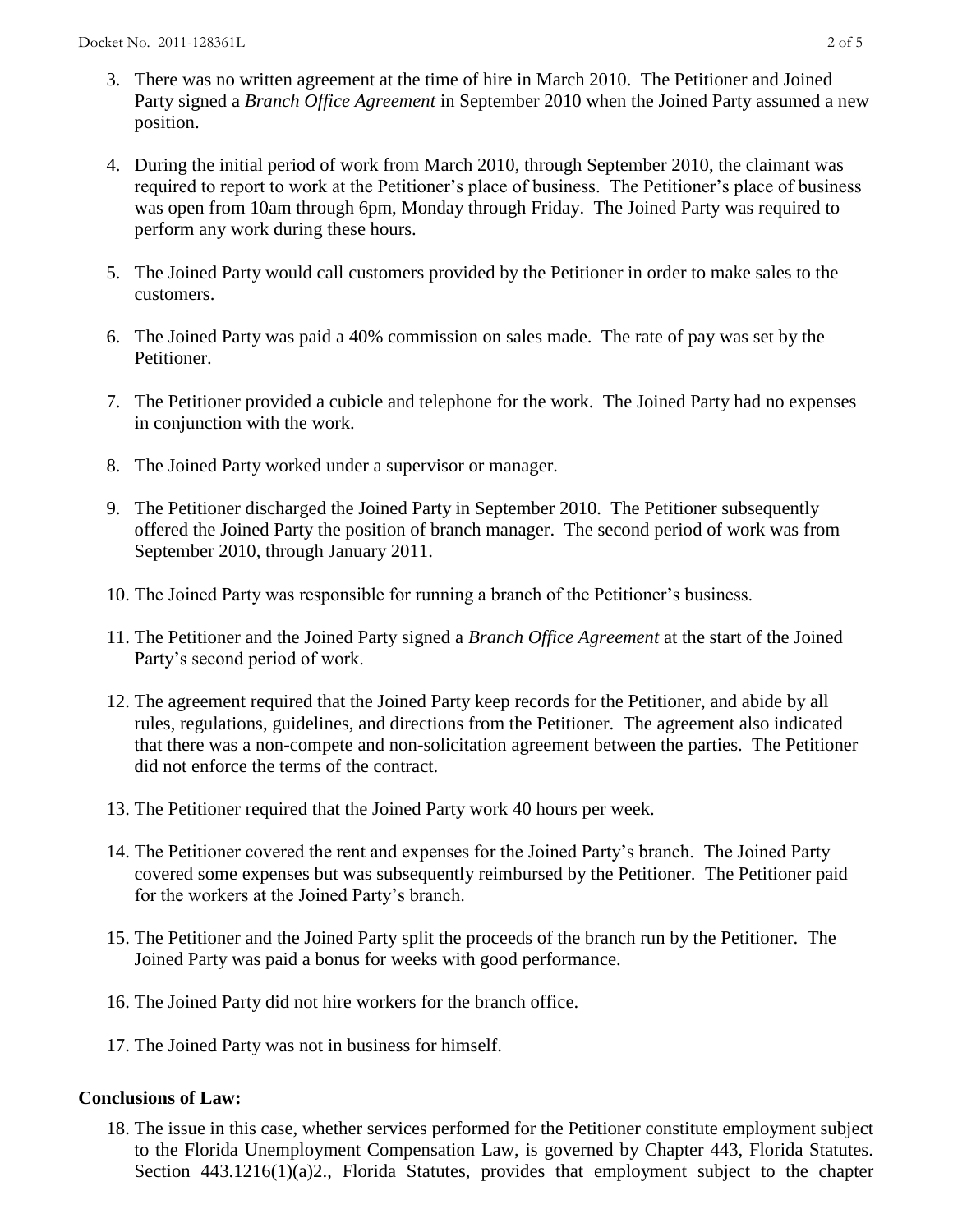includes service performed by individuals under the usual common law rules applicable in determining an employer-employee relationship.

- 19. The Supreme Court of the United States held that the term "usual common law rules" is to be used in a generic sense to mean the "standards developed by the courts through the years of adjudication." United States v. W.M. Webb, Inc., 397 U.S. 179 (1970).
- 20. The Supreme Court of Florida adopted and approved the tests in 1 Restatement of Law, Agency 2d Section 220 (1958), for use to determine if an employment relationship exists. See Cantor v. Cochran, 184 So.2d 173 (Fla. 1966); Miami Herald Publishing Co. v. Kendall, 88 So.2d 276 (Fla. 1956); Magarian v. Southern Fruit Distributors, 1 So.2d 858 (Fla. 1941); see also Kane Furniture Corp. v. R. Miranda, 506 So.2d 1061 (Fla. 2d DCA 1987).
- 21. Restatement of Law is a publication, prepared under the auspices of the American Law Institute, which explains the meaning of the law with regard to various court rulings. The Restatement sets forth a nonexclusive list of factors that are to be considered when judging whether a relationship is an employment relationship or an independent contractor relationship.
- 22. 1 Restatement of Law, Agency 2d Section 220 (1958) provides:
	- (1) A servant is a person employed to perform services for another and who, in the performance of the services, is subject to the other's control or right of control.
	- (2) The following matters of fact, among others, are to be considered:
		- (a) the extent of control which, by the agreement, the business may exercise over the details of the work;
		- (b) whether or not the one employed is engaged in a distinct occupation or business;
		- (c) the kind of occupation, with reference to whether, in the locality, the work is usually done under the direction of the employer or by a specialist without supervision;
		- (d) the skill required in the particular occupation;
		- (e) whether the employer or the worker supplies the instrumentalities, tools, and the place of work for the person doing the work;
		- (f) the length of time for which the person is employed;
		- $(g)$  the method of payment, whether by the time or by the job;
		- (h) whether or not the work is a part of the regular business of the employer;
		- (i) whether or not the parties believe they are creating the relation of master and servant;
		- (j) whether the principal is or is not in business.
- 23. Comments in the Restatement explain that the word "servant" does not exclusively connote manual labor, and the word "employee" has largely replaced "servant" in statutes dealing with various aspects of the working relationship between two parties. In Department of Health and Rehabilitative Services v. Department of Labor & Employment Security, 472 So.2d 1284 (Fla. 1<sup>st</sup> DCA 1985) the court confirmed that the factors listed in the Restatement are the proper factors to be considered in determining whether an employer-employee relationship exists. However, in citing La Grande v. B&L Services, Inc., 432 So.2d 1364, 1366 (Fla. 1<sup>st</sup> DCA 1983), the court acknowledged that the question of whether a person is properly classified an employee or an independent contractor often cannot be answered by reference to "hard and fast" rules, but rather must be addressed on a case-by-case basis.
- 24. The record reflects that the Petitioner and the Joined Party had two distinct work relationships.
- 25. During the first period of work, the Petitioner exercised control over where and how the work was performed. The Joined Party was required to report to the Petitioner's place of business during the Petitioner's hours of operation. The Joined Party's work was supervised by a manager.
- 26. The Petitioner provided the work place, cubicle, and telephone necessary for the work. The Joined Party had no expenses in conjunction with the work.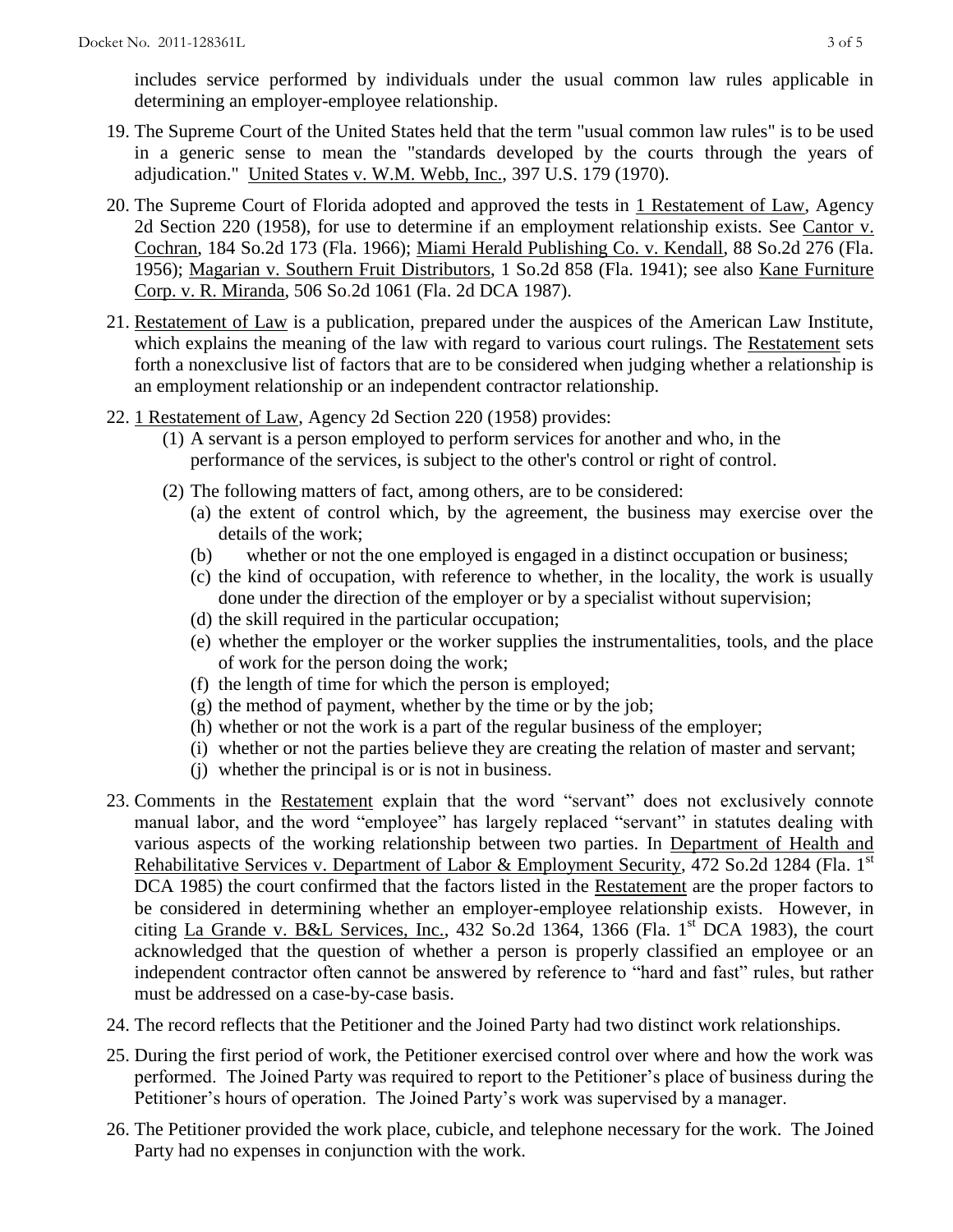- 27. The work performed by the Joined Party as a telemarketer was a normal part of the Petitioner's advertising and telemarketing business.
- 28. A preponderance of the evidence presented in this case reveals that the Petitioner exercised sufficient control over the Joined Party as to create an employer-employee relationship between the parties from March 2010, through September 2010.
- 29. The second period of work was from September 2010, through January 2011.
- 30. The *Branch Office Agreement* required that the Joined Party maintain complete records for the Petitioner as well as follow all rules and guidelines of the Petitioner. While the agreement was not enforced, the Petitioner had the right to enforce the agreement at any time.
- 31. The Petitioner required that the Joined Party work 40 hours per week.
- 32. The Petitioner covered the rent and expenses of the Joined Party's branch office. The Joined Party had no expenses in conjunction for the work that were not reimbursed by the Petitioner.
- 33. The Joined Party was not in charge of hiring his own workers.
- 34. A preponderance of the evidence presented in this case reveals that the Petitioner exercised sufficient control over the Joined Party as to create an employer-employee relationship between the parties during the second period of work, from September 2010, through January 2011.

**Recommendation:** It is recommended that the determination dated September 28, 2011, be AFFIRMED. Respectfully submitted on October 29, 2012.



KRIS LONKANI, Special Deputy Office of Appeals

A party aggrieved by the *Recommended Order* may file written exceptions to the Director at the address shown above within fifteen days of the mailing date of the *Recommended Order*. Any opposing party may file counter exceptions within ten days of the mailing of the original exceptions. A brief in opposition to counter exceptions may be filed within ten days of the mailing of the counter exceptions. Any party initiating such correspondence must send a copy of the correspondence to each party of record and indicate that copies were sent.

Una parte que se vea perjudicada por la *Orden Recomendada* puede registrar excepciones por escrito al Director Designado en la dirección que aparece arriba dentro de quince días a partir de la fecha del envío por correo de la *Orden Recomendada*. Cualquier contraparte puede registrar contra-excepciones dentro de los diez días a partir de la fecha de envió por correo de las excepciones originales. Un sumario en oposición a contra-excepciones puede ser registrado dentro de los diez días a partir de la fecha de envío por correo de las contra-excepciones. Cualquier parte que dé inicio a tal correspondencia debe enviarle una copia de tal correspondencia a cada parte contenida en el registro y señalar que copias fueron remitidas.

Yon pati ke *Lòd Rekòmande* a afekte ka prezante de eksklizyon alekri bay Direktè Adjwen an lan adrès ki parèt anlè a lan yon peryòd kenz jou apati de dat ke *Lòd Rekòmande* a te poste a. Nenpòt pati ki fè opozisyon ka prezante objeksyon a eksklizyon yo lan yon peryòd dis jou apati de lè ke objeksyon a eksklizyon orijinal yo te poste. Yon dosye ki prezante ann opozisyon a objeksyon a eksklizyon yo, ka prezante lan yon peryòd dis jou apati de dat ke objeksyon a eksklizyon yo te poste. Nenpòt pati ki angaje yon korespondans konsa dwe voye yon kopi kourye a bay chak pati ki enplike lan dosye a e endike ke yo te voye kopi yo.